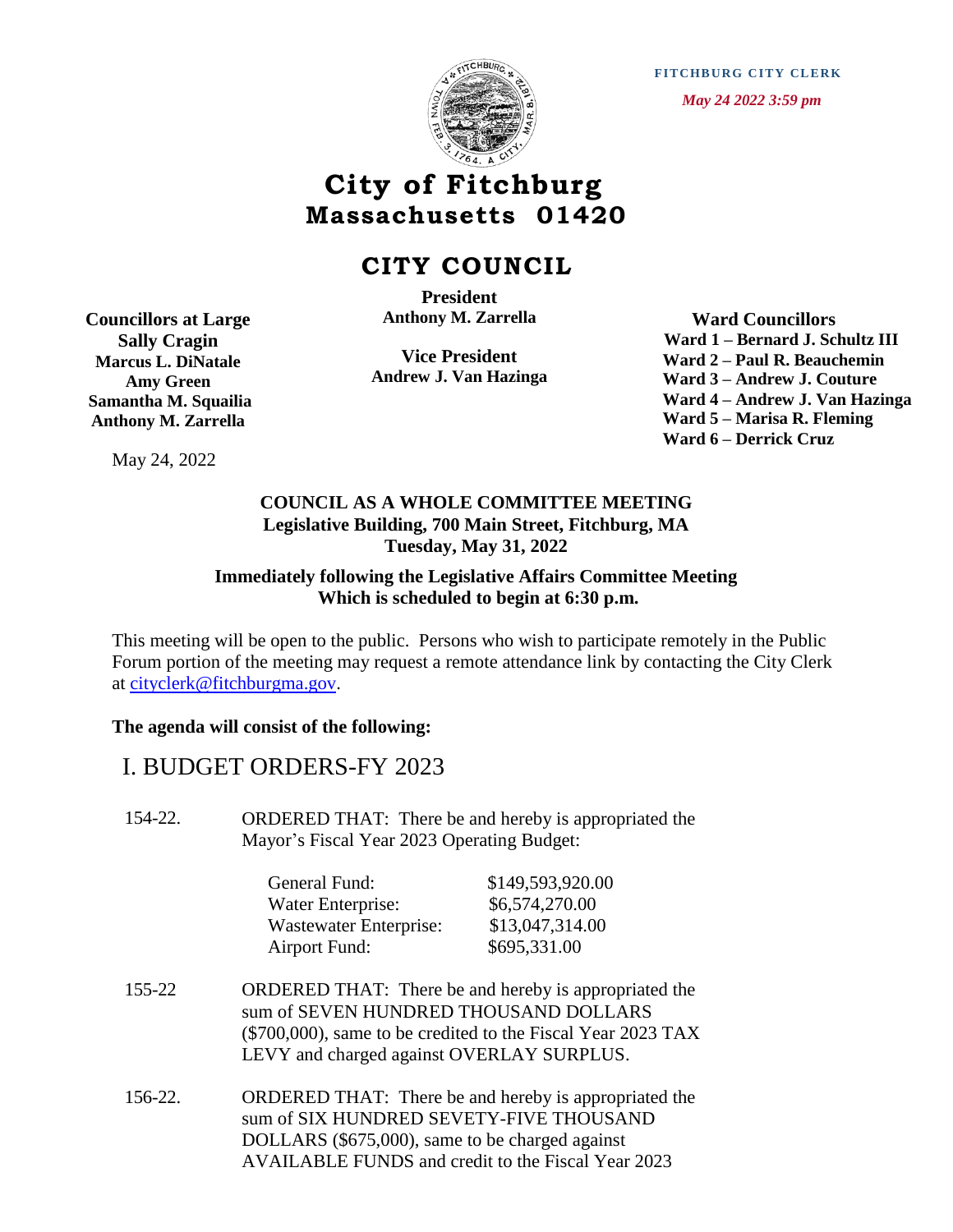TAX LEVY in order to reduce the tax rate.

157-22. ORDERED THAT: There be and hereby is appropriated the sum of ONE HUNDRED EIGHTY THOUSAND, SEVEN HUNDRED THREE DOLLARS (\$180,703.00), same to be charged against PARKING METER/GARAGE RECEIPTS and credited to the Fiscal Year 2023 accounts as follows:

| <b>Treasurer Personal Services</b> | \$59,703.00  |
|------------------------------------|--------------|
| <b>Treasurer Expenses</b>          | \$121,000.00 |

158-22. ORDERED THAT: There be and hereby is appropriated the sum of TWENTY-FIVE THOUSAND DOLLARS (\$25,000), same to be charged against PEG ACCESS AND CABLE RELATED FUND RECEIPTS and credited to the Fiscal Year 2023 accounts as follows:

Information Technology, PEG Expenses \$25,000.00

159-22. ORDERED THAT: There be and hereby is appropriated the sum of FIFTEEN THOUSAND DOLLARS (\$15,000), same to be charged against CEMETERY SALE OF LOTS AND GRAVES and credited to the Fiscal Year 2023 accounts as follows:

Cemetery Personal Services \$15,000.00

160-22. ORDERED THAT: There be and hereby is appropriated the sum of SIX MILLION, FIVE HUNDRED SEVENTY-FOUR THOUSAND, TWO HUNDRED SEVENTY DOLLARS (\$6,574,270.00), charging \$6,322,000.00 against WATER ENTERPRISE FUND RECEIPTS and \$252,270.00 against WATER ENTERPRISE RETAINED EARNINGS, and crediting to the Fiscal Year 2023 WATER ENTERPRISE FUND accounts as follows:

| \$1,860,830.00 |
|----------------|
| \$1,818,000.00 |
| \$1,110,000.00 |
| \$1,415,440.00 |
| \$370,000.00   |
|                |

161-22. ORDERED THAT: There be and hereby is appropriated the sum of THIRTEEN MILLION, FORTY-SEVEN THOUSAND, THREE HUNDRED FOURTEEN DOLLARS (\$13,047,314.00), same to be charged against WASTEWATER ENTERPRISE FUND RECEIPTS and crediting Fiscal Year 2023 WASTEWATER ENTERPRISE FUND accounts as follows:

| <b>Personal Services</b> | \$2,558,886.00 |
|--------------------------|----------------|
| Expenses                 | \$2,929,345.00 |